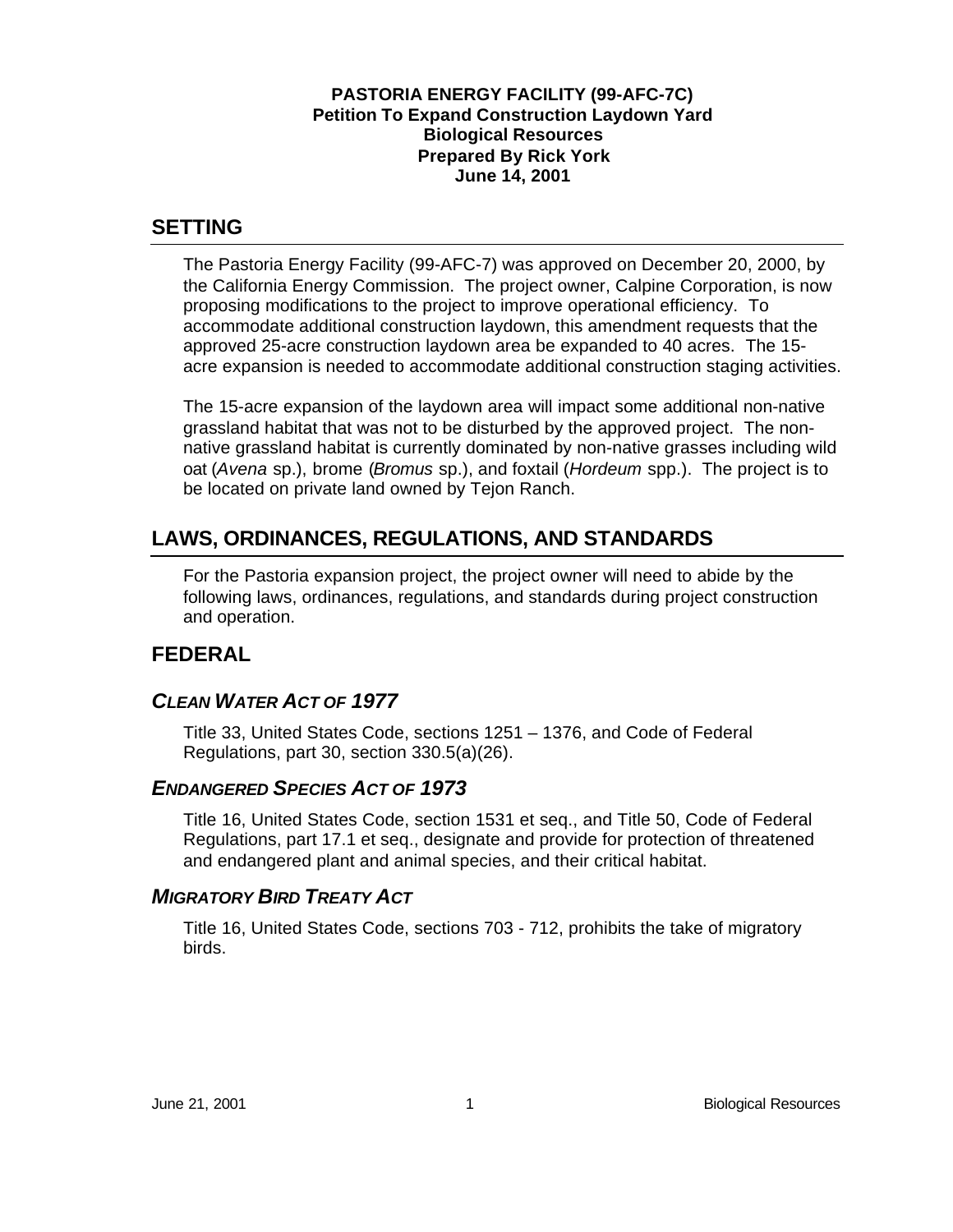# **STATE**

### *CALIFORNIA ENDANGERED SPECIES ACT OF 1984*

Fish and Game Code sections 2050 et seq. protects California's rare, threatened, and endangered species.

### *NEST OR EGGS – TAKE, POSSESS, OR DESTROY*

Fish and Game Code section 3503 protects California's birds by making it unlawful to take, possess, or needlessly destroy the nest or eggs or any bird.

### *BIRDS OF PREY OR EGGS – TAKE, POSSESS, OR DESTROY*

Fish and Game Code section 3503.5 protects California's birds of prey and their eggs by making it unlawful to take, possess, or destroy any birds of prey or to take, possess, or destroy the nest or eggs of any such bird.

### *MIGRATORY BIRDS – TAKE OR POSSESSION*

Fish and Game Code section 3513 protects California's migratory birds by making it unlawful to take or possess any migratory non-game bird as designated in the Migratory Bird Treaty Act or any part of such migratory non-game bird.

### *FULLY PROTECTED SPECIES*

Fish and Game Code sections 3511, 4700, 5050, and 5515 prohibits take of animals that are classified as Fully Protected in California.

#### *SIGNIFICANT NATURAL AREAS*

Fish and Game Code section 1930 et seq. designates certain areas such as refuges, natural sloughs, riparian areas and vernal pools as significant wildlife habitat.

#### *STREAMBED ALTERATION AGREEMENT*

Fish and Game Code section 1600 et seq. requires CDFG to review project impacts to waterways, including impacts to vegetation and wildlife from sediment, diversions and other disturbances.

#### *NATIVE PLANT PROTECTION ACT OF 1977*

Fish and Game Code section 1900 et seq. designates state rare, threatened, and endangered plants.

### *CALIFORNIA CODE OF REGULATIONS*

Title 14, sections 670.2 and 670.5 list animals of California designated as threatened or endangered.

### *REGIONAL WATER QUALITY BOARD*

To verify that the federal Clean Water Act permitted actions comply with state regulations, PEF will need to get a Section 401 certification from the San Joaquin

Biological Resources 2 June 21, 2001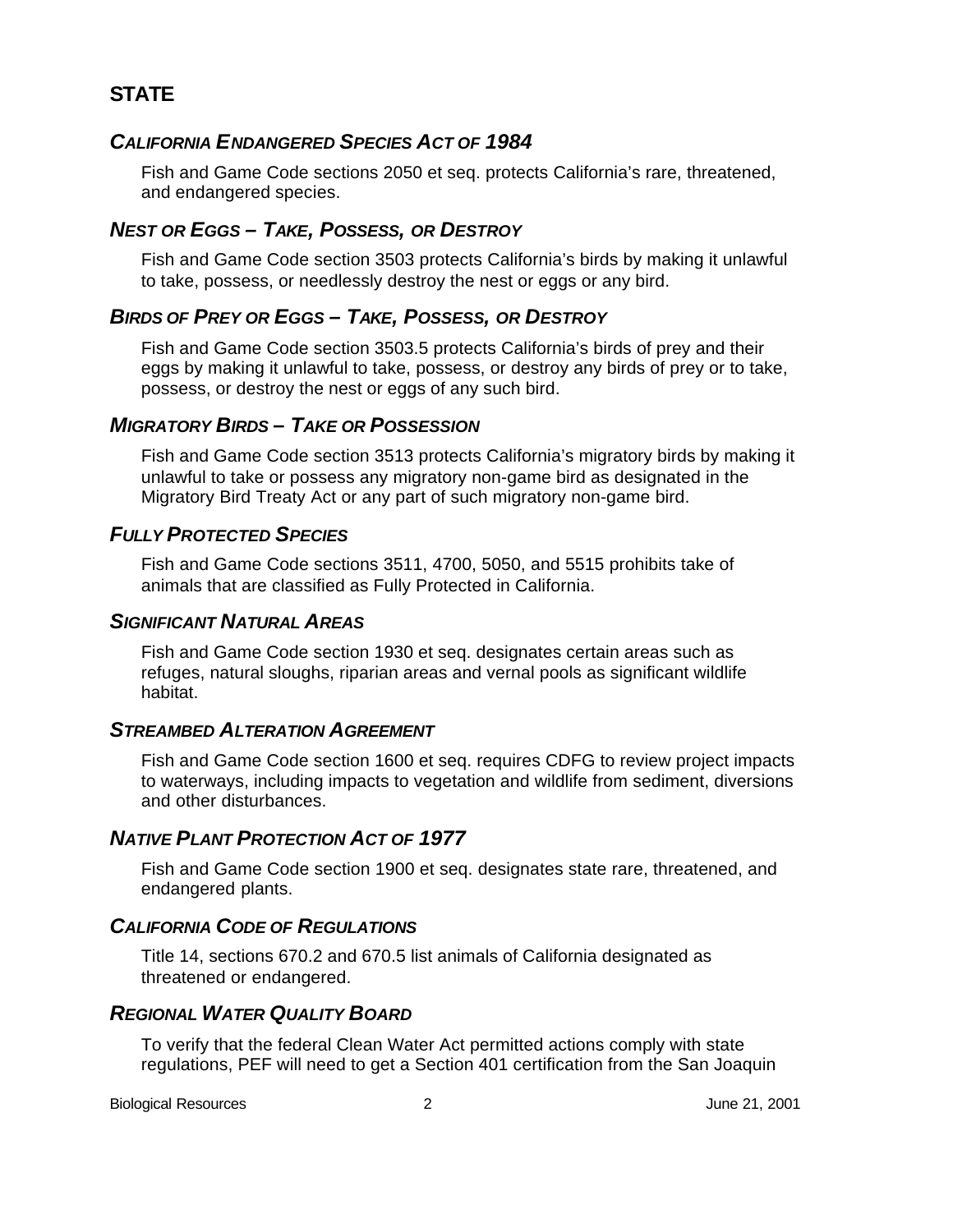Valley Regional Water Quality Control Board. The Regional Board provides its certification after reviewing the federal Nationwide Permit(s) that is provided by the U. S. Army Corp of Engineers.

# **LOCAL**

### *KERN COUNTY GENERAL PLAN LAND USE, OPEN SPACE, AND CONSERVATION ELEMENTS OF 1994*

### **SECTION 8, RESOURCES**

Policy 14: Habitats of threatened and endangered species should be protected to the greatest extent possible.

### *KERN COUNTY GENERAL PLAN ENERGY ELEMENT OF 1990*

### **PART 1 - ISSUES, GOALS, POLICIES, AND IMPLEMENTATION**

**Policy 12** - The County should work closely with local, state, and federal agencies to assure that all projects, both discretionary and ministerial, avoid or minimize direct impacts to fish, wildlife and botanical resources, whenever practical.

**Policy 13** - The County should develop and implement measures that result in longterm compensation for wildlife habitat that is unavoidably damaged by energy exploration and development activities.

# **ANALYSIS**

# **SENSITIVE SPECIES**

The Pastoria expansion project must avoid impacts to state and federally listed species. The following table identifies the sensitive biological resources that were an issue for the Pastoria Energy Facility, and will continue to be an issue for the Pastoria expansion project.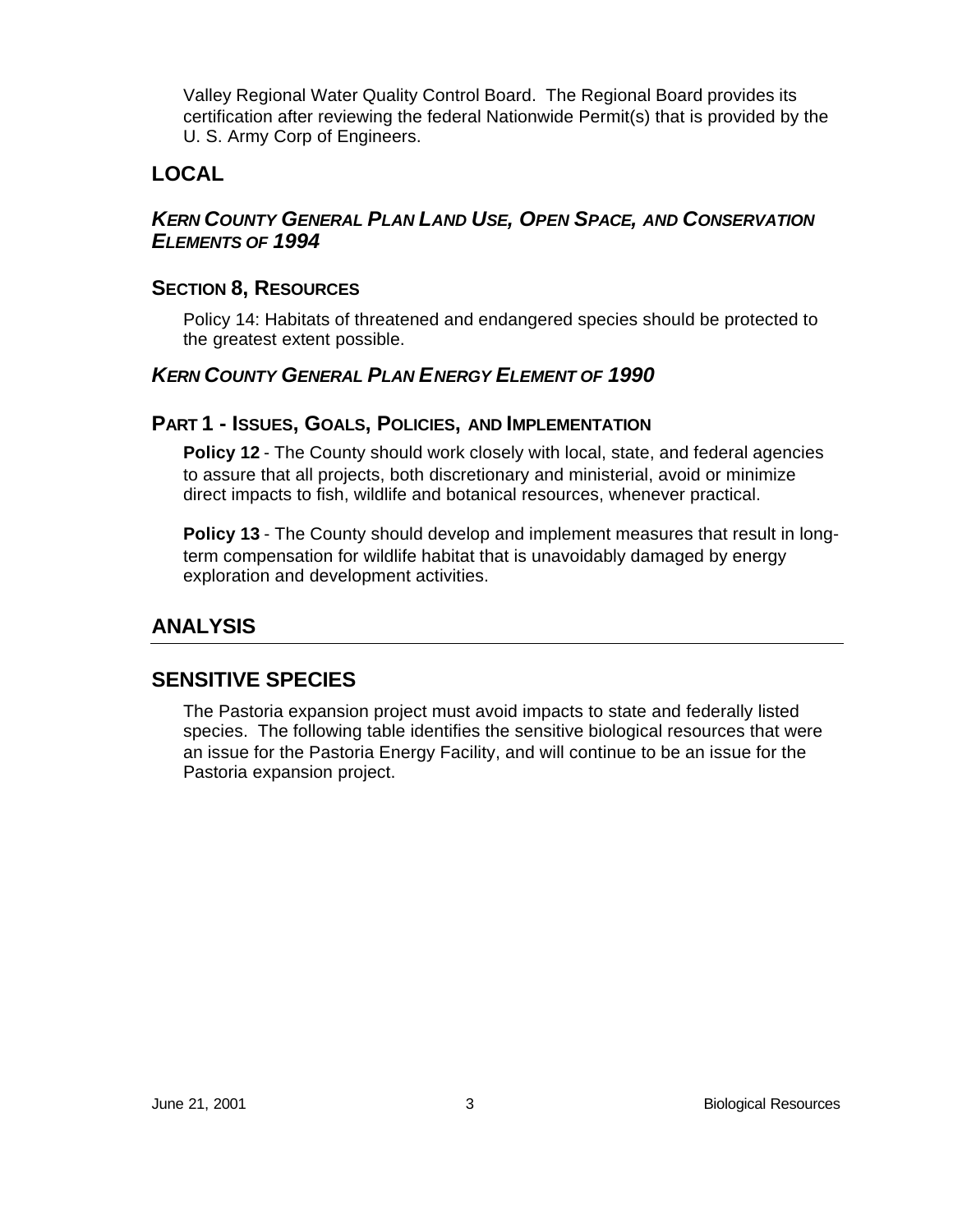#### **Pastoria Energy Facility Sensitive Species**

| <b>Sensitive Plants</b>                                                                                                | Status*                     |
|------------------------------------------------------------------------------------------------------------------------|-----------------------------|
| Bakersfield cactus (Opuntia basilaris var. treleasei)                                                                  | FE/CE/CNPS List 1B          |
| Piute Mtns. navarretia (Navarretia setiloba)                                                                           | FPT/CNPS List 1B            |
| Undescribed Mariposa lily (Calochortus sp.)                                                                            | None                        |
| Kern buckwheat (Eriogonum kennedyi var. pinicola)                                                                      | FSC/CNPS List 1B            |
| Coulter's goldfields (Lasthenia glabratassp. coulteri)                                                                 | <b>FSC/CNPS List 1B</b>     |
| Comanche Point layia (Layia leucophylla)                                                                               | <b>FSC/CNPS List 1B</b>     |
| Flax-like monardella (Monardella linoides ssp. oblonga)                                                                | FSC/CNPS List 1B            |
| <b>Sensitive Wildlife</b>                                                                                              | Status*                     |
| San Joaquin antelope squirrel (Ammospermophilus nelsoni)                                                               | СT                          |
| Giant kangaroo rat (Dipodomys ingens)                                                                                  | FE/CE                       |
| San Joaquin pocket mouse (Perognathus inornatus neglectus)                                                             | <b>FSC</b>                  |
| Tehachapi pocket mouse (Perognathus alticolus inexpectatus)                                                            | <b>FSC/CSC</b>              |
| American badger (Taxidea taxus)                                                                                        | CSC                         |
| San Joaquin myotis (Myotis yumanensis oxalis)                                                                          | <b>FSC/CSC</b>              |
| Townsend's big-eared bat (Corynorhinus townsendii townsendii)                                                          | None                        |
| Western mastiff bat (Eumops perotis)                                                                                   | FSC/CSC                     |
| San Joaquin kit fox (Vulpes macrotis mutica)                                                                           | FE/CT<br>FE/CE              |
| California condor (Gymnogyps californianus)<br>Cooper's hawk (Accipiter cooperi)                                       | <b>CSC</b>                  |
| Sharp-shinned hawk (Accipiter striatus)                                                                                | CSC                         |
| Golden eagle (Aquila chrysaetos)                                                                                       | <b>CSC</b>                  |
| Ferruginous hawk (Buteo regalis)                                                                                       | <b>FSC/CSC</b>              |
| Swainson's hawk (Buteo swainsonii)                                                                                     | <b>FSC/CT</b>               |
| Northern harrier (Circus cyaneus)                                                                                      | CSC                         |
| Burrowing owl (Athene cunicularia)                                                                                     | <b>CSC</b>                  |
| Merlin (Falco columbarius)                                                                                             | <b>CSC</b>                  |
| Prairie falcon (Falco mexicanus)                                                                                       | CSC                         |
| Peregrine falcon (Falco peregrinus anatum)                                                                             | СE                          |
| Long-eared owl (Asio otis)                                                                                             | <b>CSC</b>                  |
| California horned lark (Eremophila alpestris actia)                                                                    | <b>CSC</b>                  |
| Purple martin (Progne subis)                                                                                           | CSC                         |
| Loggerhead shrike (Lanius ludovicianus)                                                                                | FSC/CSC                     |
| Tricolored blackbird (Agelaius tricolor)                                                                               | <b>FSC/CSC</b>              |
| Tehachapi slender salamander (Batrachoseps stebbinsi)<br>Yellow-blotched salamander (Ensatina eschscholtzii croceator) | <b>FSC/CT</b><br><b>CSC</b> |
| Western spadefoot toad (Scaphiopus hammondii)                                                                          | <b>FSC/CSC</b>              |
| California red-legged frog (Rana aurora draytonii)                                                                     | FT/CSC                      |
| Blunt-nosed leopard lizard (Gambelia sila)                                                                             | <b>FE/CE/CFP</b>            |
| Southern rubber boa (Charina bottae umbratica)                                                                         | <b>FSC/CT</b>               |
| San Joaquin coachwhip (Masticophis flagellum ruddocki)                                                                 | <b>FSC/CSC</b>              |
| Southwestern pond turtle (Clemmys marmorata pallida)                                                                   | <b>FSC/CSC</b>              |
| San Diego horned lizard (Phrynosoma coronatum blainvillei)                                                             | <b>FSC/CSC</b>              |
| California legless lizard (Anniella pulchra pulchra)                                                                   | <b>FSC/CSC</b>              |
| Valley elderberry longhorn beetle (Desmocerus californicus dimorphus)                                                  | FT                          |
|                                                                                                                        |                             |

**\* STATUS LEGEND** – **FE** = Federally listed Endangered; **FT** = Federally listed Threatened; **FSC** = Federal Species of Special Concern; **FPT** = Federal proposed Threatened; **CNPS List 1B** = California Native Plant Society Inventory of Rare and Endangered Plants, Rare and Endangered Plants of California and elsewhere (California Native Plant Society 1994); **CE** = California listed Endangered, **CT** = California listed Threatened; **CSC** = California Species of Special Concern; and **CFP** = California Fully Protected.

Staff does not anticipate that any individual sensitive species will be directly affected by the 15-acre expansion of the laydown area, however, additional sensitive

Biological Resources 4 June 21, 2001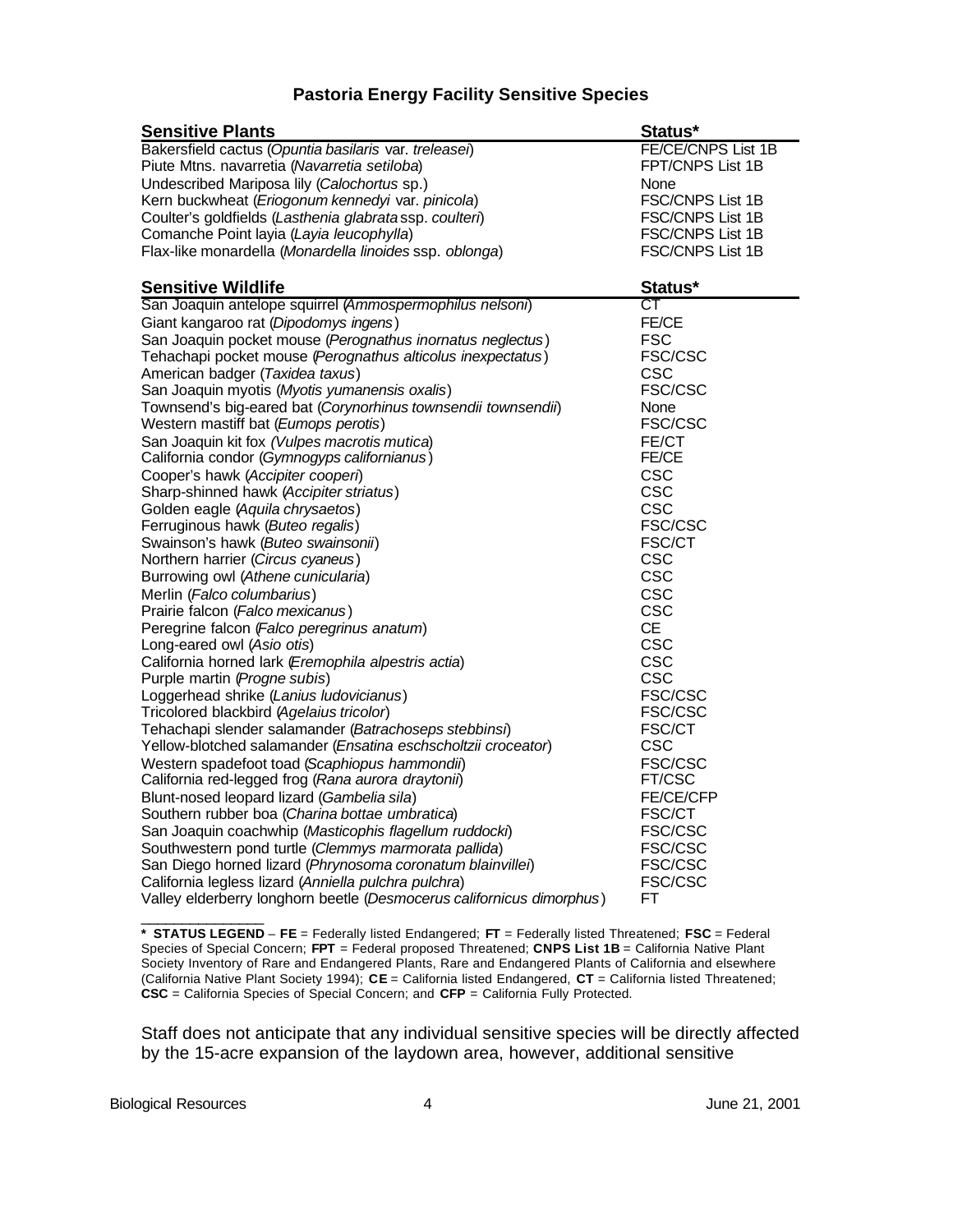species habitat will be temporarily impacted when the additional 15 acres of laydown are used during project construction.

# **AMENDED FEDERAL BIOLOGICAL OPINION**

The Pastoria Energy Facility has already received a federal Biological Opinion from the U. S. Fish and Wildlife Service (USFWS) for the Pastoria Energy Facility. However, due to the anticipated need for additional 15-acres of laydown space, staff has received confirmation from Peter Cross, USFWS Branch Chief - San Joaquin Valley Branch, that the project owner will need to acquire an amended Biological Opinion. The amended Biological Opinion is needed to address any potential impacts to federally listed species that may result from the project's additional laydown acreage.

To acquire an amended Biological Opinion, the project owner must contact the federal Environmental Protection Agency (EPA) and formally request EPA to reinitiate consultation with the USFWS regarding the Pastoria project. Staff has been informed by Calpine that they have written to EPA requesting that they re-initiating consultation with the USFWS, Peter Cross recently indicated that his office had not been contacted by EPA regarding re-initiating consultation for the Pastoria expansion project. Once consultation between EPA and the USFWS has been reinitiated, the USFWS will provide the amended Biological Opinion to EPA, and EPA will provide the amended Biological Opinion to the project owner.

### **HABITAT COMPENSATION**

The Energy Commission required the owner of the Pastoria Energy Facility to provide habitat compensation for no less than 245.2 acres to compensate for the project's temporary and permanent habitat impacts. The Energy Commission also required that the project owner provide the habitat compensation funds to the Center for Natural Lands Management (CNLM). CNLM is to purchase the compensation habitat, establish an endowment for perpetual habitat protection, and add the compensation habitat to the existing CNLM Lokern Preserve. On May 30th, 2001, CNLM acknowledged receipt of \$385,000 from Calpine Corporation to be used to acquire compensation habitat and to establish a perpetual endowment for 275 acres and to add the acreage to the Lokern Preserve. CNLM requested, and Calpine agreed, to provide sufficient funds to purchase more acreage than the minimum required (245.2 acres) since the acreage available for purchase, at the time CNLM was contacted, totaled more than the required minimum.

The Pastoria expansion project needs an additional 15 acres for laydown area. To calculate the amount of compensation acreage, 15 acres is multiplied by a compensation ratio of 1.1:1 which results in 16.5 acres of compensation. This 1.1:1 compensation ratio is what is currently required to compensate for temporary impacts to private, but not currently protected, lands that are considered listed species habitat. Under most circumstances, Calpine would need to provide additional habitat compensation funds to CNLM to add to the current endowment, purchase an additional 16.5 acres, and add the acreage to the Lokern Preserve to compensate for the temporary loss of 15 acres of habitat. However, since Calpine has recently provided compensation funds to CNLM to purchase 275 acres (29.8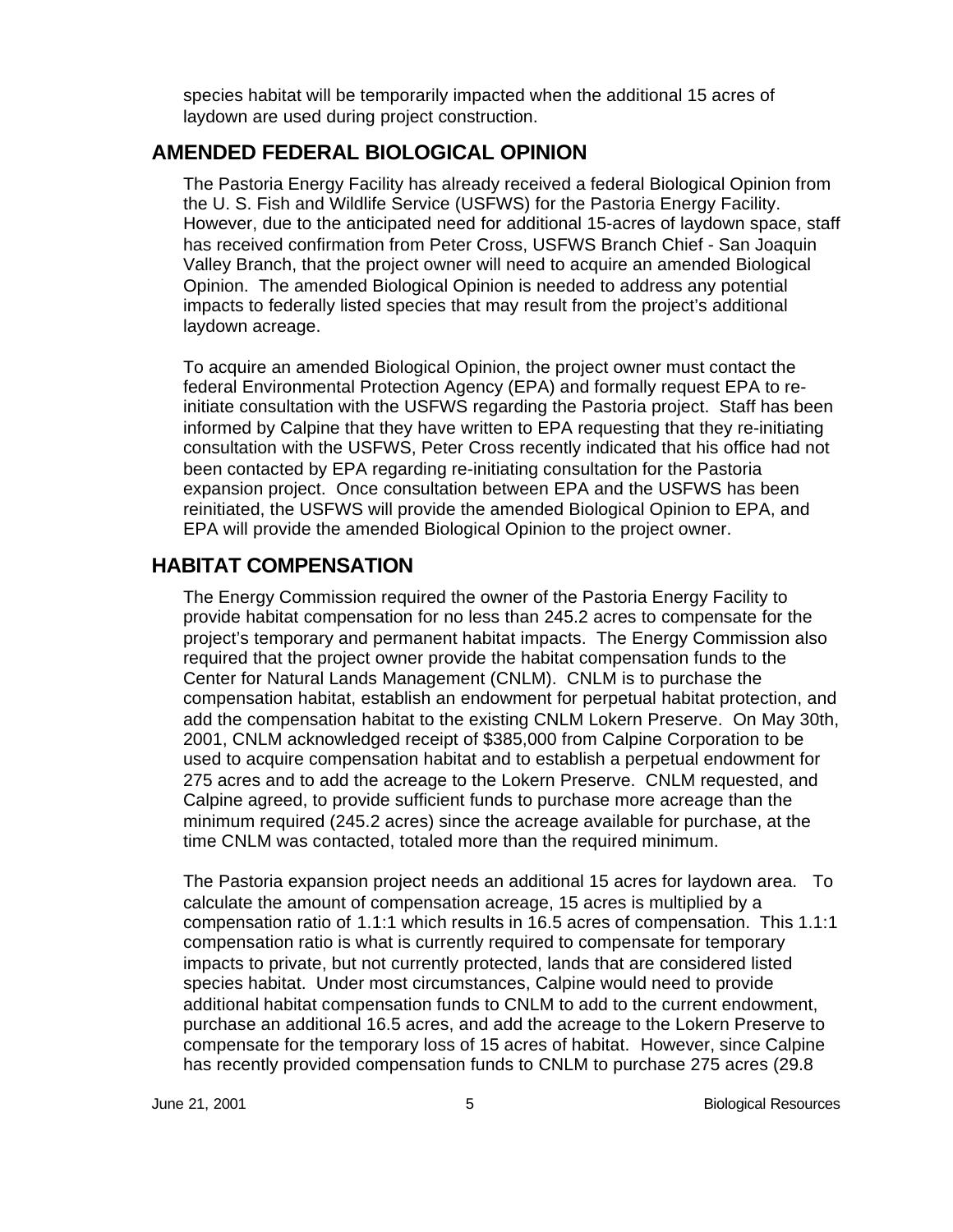acres more than the minimum required for the original Pastoria Energy Facility), staff concludes that the additional 16.5 acres of compensation that would usually be required for the additional 15-acre laydown area has already been provided, and no additional habitat compensation is required at this time. Once project construction is complete, Biological Resources Condition of Certification **BIO-11** does require the project owner to reassess their temporary and permanent acreage impacts, and provide additional habitat compensation, if necessary.

# **STREAMBED ALTERATION AGREEMENT**

Staff anticipates that the California Department of Fish and Game (CDFG) may want to reconsider the Streambed Alteration Agreement already provided to the Pastoria Energy Facility since the expansion project will require additional acreage for temporary laydown that is located immediately adjacent to Pastoria Creek. Staff has consulted CDFG regarding this issue, however a decision about whether or not a new agreement is needed has not been made as of this analysis.

# **CONCLUSIONS AND RECOMMENDATIONS**

If the project owner agrees to abide by staff's recommended amended Conditions of Certification, then staff concludes that the Pastoria Energy Facility construction laydown expansion amendment will be in compliance with all state, federal, and local laws, ordinances, regulations, and standards, and staff recommends approval of the amendment.

# **CONDITIONS OF CERTIFICATION**

The Pastoria Energy Facility must abide by the current Conditions of Certification for the Pastoria project. To address the project's need for additional laydown space, the project owner must also abide by the following amended Conditions of Certification. The condition number is consistent with the Pastoria Energy Facility condition numbering contained in the Commission Decision.

# *AMENDED U. S. FISH AND WILDLIFE SERVICE SECTION 7 BIOLOGICAL OPINION*

**BIO-5** Prior to the start of any project-related ground disturbance activities, the project owner shall provide the CPM with a final copy of the Pastoria Energy Facility Section 7 Biological Opinion obtained from the U. S. Fish and Wildlife Service in accordance with the federal Endangered Species Act.

**Verification:** At least 60 days prior to the start of any project-related ground disturbance activities the project owner shall submit to the CPM a copy of the federal Section 7 Biological Opinion. The Pastoria Energy Facility Section 7 Biological Opinion terms and conditions will be incorporated into the final BRMIMP and implemented during project construction and operation. For more information about the BRMIMP, see Biological Resources Condition of Certification **BIO-10**, below.

To address the amendment for 15 acres of additional laydown space, the project owner will provide the CPM with a copy of the amended Biological Opinion no less than 48 hours prior to the expansion of the laydown area. The terms and conditions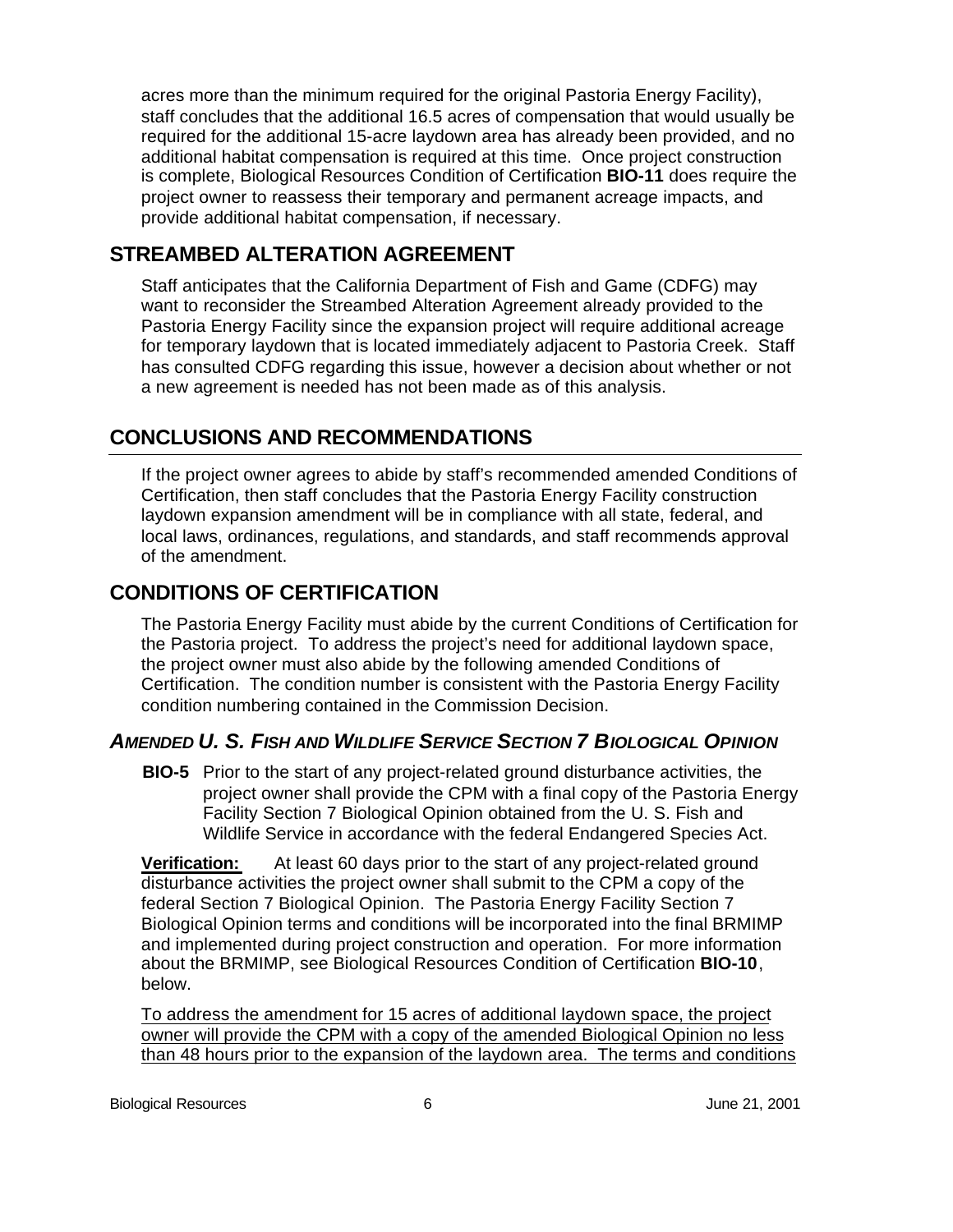of the amended Biological Opinion will be incorporated into the Pastoria Energy Facility BRMIMP.

### *AMENDED CALIFORNIA DEPARTMENT OF FISH AND GAME STREAMBED ALTERATION AGREEMENT*

**BIO-8** The project owner will acquire an implement the terms and conditions of a California Department of Fish and Game Streambed Alteration Agreement.

**Verification:** At least 60 days prior to the start of any project-related ground disturbance activities, the project owner will provide the CPM with a copy of the final Streambed Alteration Agreement. The terms and conditions of the agreement will be incorporated into the project's BRMIMP. For more information regarding the BRMIMP, see Biological Resources Condition of Certification **BIO-10**, below.

To address the amendment for 15 acres of additional laydown space, the project owner will provide the CPM with a copy of the amended Streambed Alteration Agreement no less than 48 hours prior to the expansion of the laydown area. If an amended Streambed Alteration Agreement is needed, then the additional requirements contained in the amended Streambed Alteration Agreement will be incorporated into the Pastoria Energy Facility BRMIMP.

If after consulting the California Department of Fish and Game (CDFG) it is decided that an amended Streambed Alteration Agreement is not needed for the laydown expansion, then the project owner must provide the CPM a copy of a CDFG letter stating that an amended Streambed Alteration Agreement is not necessary. The CDFG letter must be provided to the CPM no less than 48 hours prior to the start of laydown expansion.

### *AMENDED BIOLOGICAL RESOURCES MITIGATION IMPLEMENTATION AND MONITORING PLAN*

**BIO-10** The project owner shall submit to the CPM for review and approval a copy of the final BRMIMP and shall implement the measures identified in the plan. Any changes made to the adopted BRMIMP must be made in consultation with Energy Commission staff and the USFWS.

Protocol: The final BRMIMP shall identify:

- 1. All biological resources mitigation, monitoring, and compliance conditions included in the Energy Commission's Final Decision;
- 2. All sensitive biological resources to be impacted, avoided, or mitigated by project construction, operation and closure;
- 3. All mitigation measures identified in the USFWS Section 7 Biological Opinion and amended Section 7 Biological Opinion;
- 4. All required mitigation measures/avoidance strategies for each sensitive biological resource including, but not restricted to, the undescribed Mariposa lily (*Calochortus* sp.), San Joaquin kit fox, blunt-nosed leopard lizard, and the California condor;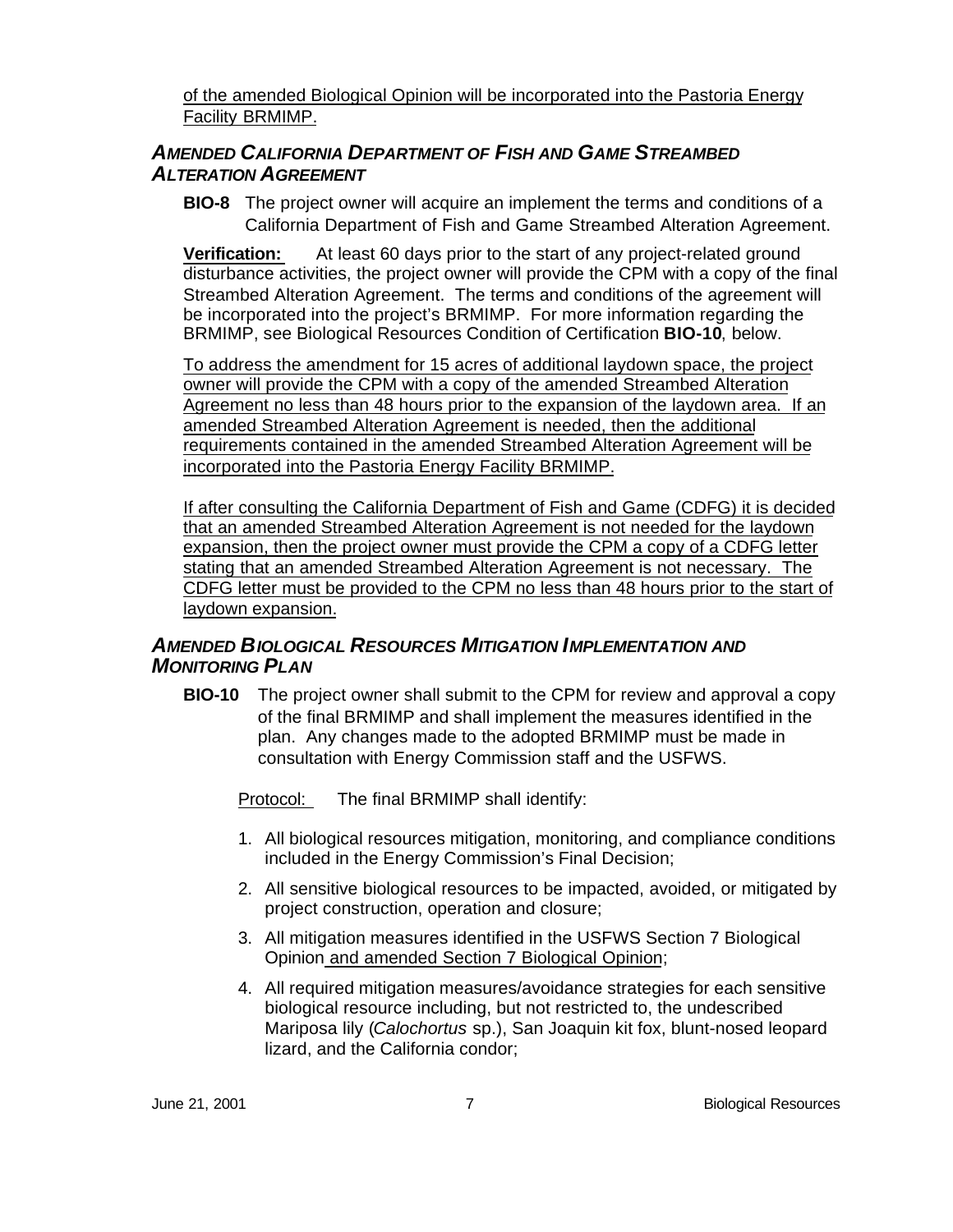- 5. Required habitat compensation strategy, including provisions for acquisition, enhancement and management, for any temporary and permanent loss of sensitive biological resources;
- 6. All locations, on a map of suitable scale, of laydown areas and areas requiring temporary protection and avoidance during construction;
- 7. Aerial photographs of all areas to be disturbed during project construction activities - one set prior to site disturbance and one set after completion of mitigation measures. Include planned timing of aerial photography and a description of why times were chosen;
- 8. Duration for each type of monitoring and a description of monitoring methodologies and frequency;
- 9. Performance standards to be used to help decide if/when proposed mitigation is or is not successful;
- 10. All performance standards and remedial measures to be implemented if performance standards are not met;
- 11. A discussion of biological resource-related facility closure measures;
- 12. A process for proposing plan modifications to the Energy Commission CPM and appropriate agencies for review and approval;
- 13. Terms and conditions contained in the project's federal Section 404 Clean Water Act, State Section 401 certification, and CDFG Section 1603 Streambed Alteration Agreement and amended Streambed Alteration Agreement, if necessary; and
- 14. A copy of the signed USFWS and CEC-approved project owner/Tejon Ranch lease agreement containing an open space easement deed and a map showing acreage addressed by the easement deed.

**Verification:** At least 60 days prior to start of any project-related ground disturbance activities, the project owner shall provide the CPM with the final version of the BRMIMP, and the CPM will determine the plan's acceptability within 15 days of receipt of the final plan. All modifications to the approved BRMIMP must be made only after consultation with Energy Commission staff and the USFWS. The project owner shall notify the CPM five (5) working days before implementing any CPM-approved modifications to the BRMIMP.

To address the amendment for 15 acres of additional laydown space, the project owner will provide the CPM with a copy of the amended BRMIMP that incorporates any changes to it that result from the amended Biological Opinion and amended Streambed Alteration Agreement, if necessary. The amended BRMIMP will be provided to the CPM, for review and approval, no less than 48 hours prior to the expansion of the laydown area.

Within 30 days after completion of project construction, the project owner shall provide to the CPM for review and approval, a written report identifying which items of the BRMIMP have been completed, a summary of all modifications to mitigation measures made during the project's construction phase, and which mitigation and monitoring plan items are still outstanding and a timeline for compliance.

Biological Resources and the set of the set of the set of the set of the set of the set of the set of the set of the set of the set of the set of the set of the set of the set of the set of the set of the set of the set of